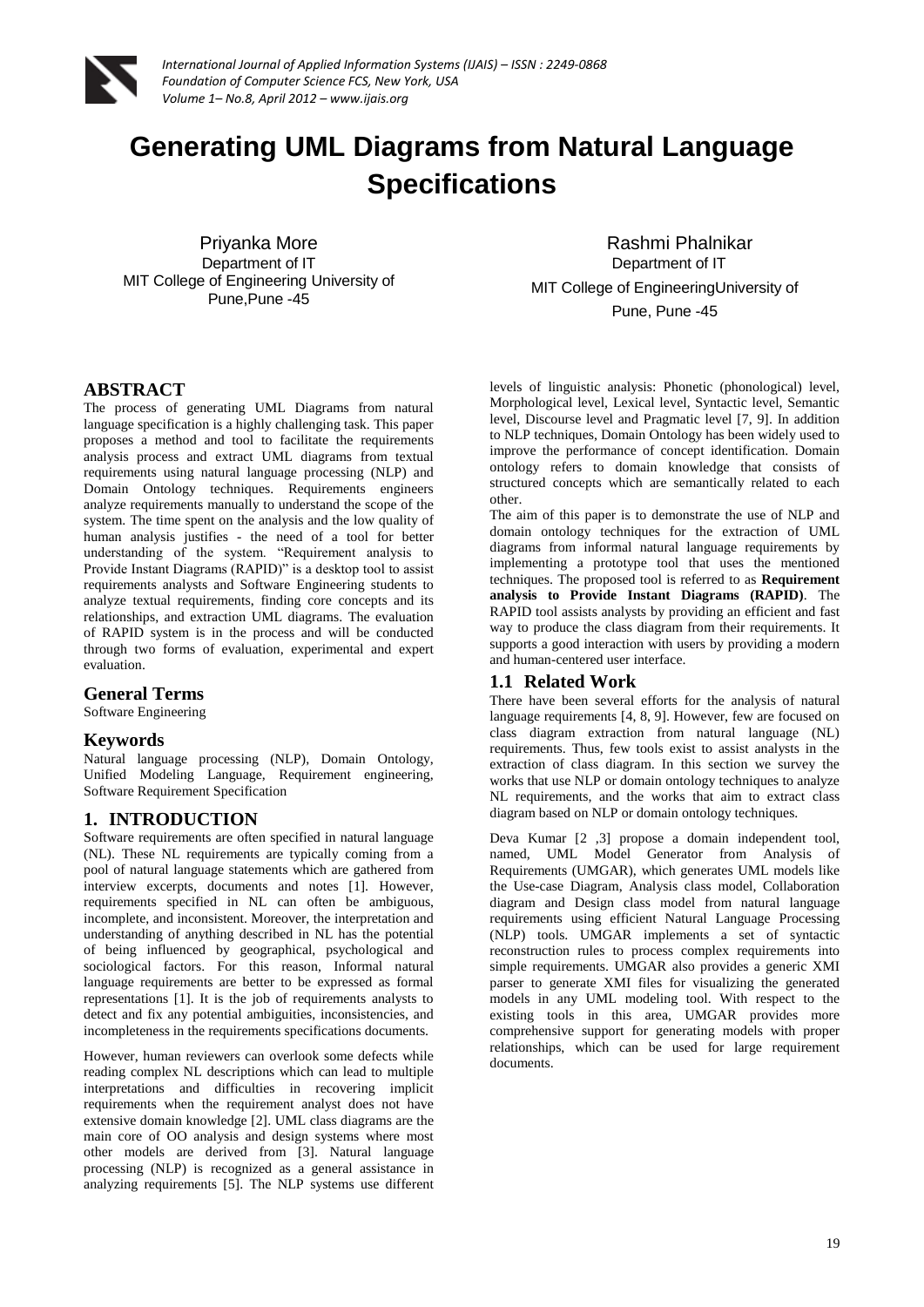

**Fig 1 Use Case Diagram for RAPID System**

Ambriola and Gervasi [4] present a Web-based environment called Circe. Circe helps in the elicitation, selection, and validation of the software requirements. It can build semiformal models, extract information from the NL requirements, and measure the consistency of these models. Circe gives the user a complete environment that integrates a number of tools. Cico [4] is the main tool that is considered as a front-end for the other components; it recognizes the NL sentences and extracts some facts from them. These facts are handed to the remaining tools for graphical representation and analysis.

Zhou and Zhou [10] propose a methodology that uses NLP and domain ontology. It is based on that the core classes are always semantically connected to each other"s by one to one, one to many, or many to many relationships in the domain. This methodology finds candidate classes using NLP through a part of speech (POS) tagger, a link grammar parser, linguistic patterns and parallel structure, and then the domain ontology is used to refine the result [8].

Mich L. [11] proposes a NLP system, LOLITA to generate an object model automatically from natural language. This approach considers nouns as objects and use links to find relationships amongst objects. LOLITA system is built on a large scale Semantic Network (SN) that does not distinguish between classes, attributes, and objects. This approach is limited to extract objects and cannot identify classes [4].

Song et al. [12] propose a taxonomic class modeling (TCM) methodology for object-oriented analysis which incorporates several modeling rules such as noun analysis, English sentence structure rules, class categories, checklists and other heuristic rules. The TCM methodology works as follows. First, it finds candidate classes using noun analysis. Then the spurious classes are eliminated using class elimination rules. After elimination, the hidden classes are discovered using predefined class categories. Finally, the list is reviewed using domain knowledge. This survey reflects the current stage of using NLP techniques for analyzing NL requirements, the current stage of using domain ontology to express an application domain related to NL requirements, and the current stage of class diagram extraction from NL requirements.

#### **1.2 Proposed approach for RAPID**

In the previous section, we have reviewed the most recent works. Meanwhile, we recognized a typical class Identification framework and adapted the RACE of Mohd Ibrahim et al [1] to derive our process model.

The aim of our approach is to efficiently apply NLP and domain ontology techniques to achieve a fast and accurate analysis result. Figure 1 illustrates the use cases of our system. Further elaborations will be under sections 3.4 and 3.6.

# **2. RAPID ARCHITECTURE AND DESIGN**

RAPID system is decomposed into internal and external components and sub-systems. Figure 2 illustrates the architecture model of RAPID

## **2.1 Normalizing requirements component (NLP Tool Layer)**

This component aims at normalizing NL requirements to remove ambiguous requirements and identify incomplete requirements. This component consists of the following sub components:

*2.1.1 Syntactic Reconstruction:* The tool takes stakeholder"s requests as input and performs syntactic reconstruction to split a complex sentence into simple sentences to extract all possible information from the requirements document. We have defined 8 syntactic reconstructing rules that have been implemented in UMGAR [2].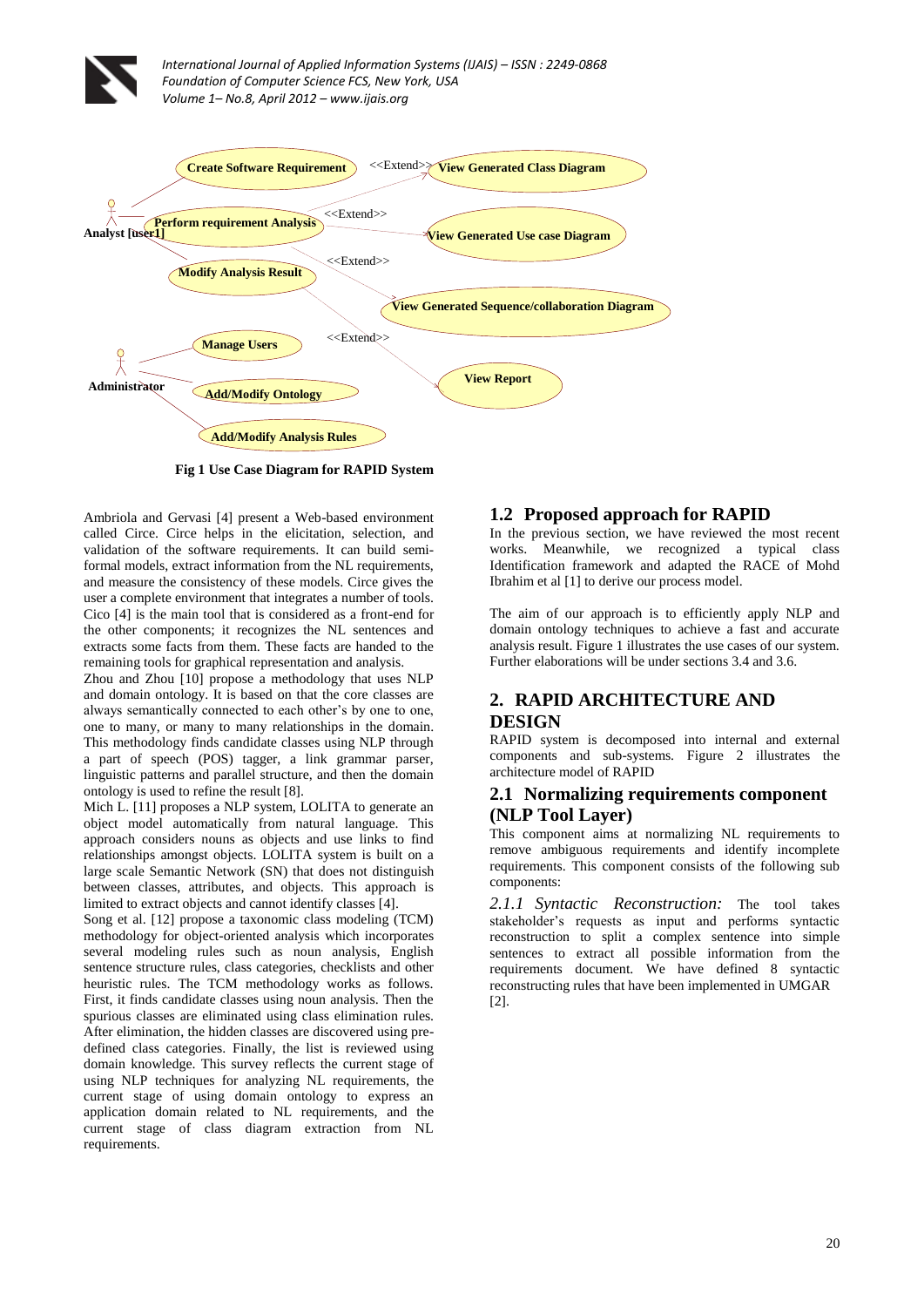



#### **Fig 2 RAPID System Architecture**

The tool scans each sentence to test whether that requirement satisfies the Statement sentence structure, which is of the form "Subject: Predicate" or "Subject: Predicate: Object", and applies rules accordingly. If a sentence does not satisfy the proposed rules, then it prompts a message to the user to change the sentence accordingly to the statement structure. Some basic rules for syntactic reconstruction are as follows

[3]:

- 1. Discard prepositional phrase (PP), adjective phrase (ADJP), determiner (DT) or adjective (JJ), if they precedes the subject of the sentence.
- 2. If NP and VP is preceded by "No", then convert it into "NP not VP".
- 3. Noun phrases (NP) which are separated by connectives like "and, or" are taken as individual sentences. If  ${\{NP1\}\{VP1\}}$  VBZ NP2,NP3 and NP4}}} then convert it into {{NP1}{VP1{ VBZ NP2 }}}, {{NP1}{VP1{ VBZ NP3}}},  $\{ \{ NP1\} \{ VP1\} \{ VBZ NP4 \} \}.$
- 4. Sentences which are connected by connectives like "and, or, but, yet" are spitted at their connectives and created at two individual sentences. If sentence1 and/or sentence2, then convert it into two sentences {sentence1} {sentence2}.
- 5. If a sentence has no verbs (VP) then discard that sentence.
- 6. If a sentence is of the form {{NP1} {VP1 {NP2} {VP2 {NP3}}}}, then convert it into two sentences like {{NP1} {VP1 {NP2}}} and {{NP2} {VP2 {NP3}}}.
- 7. In the Sentences which are having a semicolon, treat the sentence after the semicolon as extra information for the preceding sentence and so discard sentence after semicolon.
- 8. If a sentence is in passive voice, ask user to convert it into active voice. Normally passive voice sentences will contain word "be" which gives the sense as passive voice form. This needs some user interference to decide which sentence acts as passive voice.

# **2.2 NLP Technologies Used**

The following are the NLP tools used for developing RAPID:

2.2.1 *OpenNLP Parser:* We chose OpenNLP [19] as a parser in our system. OpenNLP is an open-source and reusable algorithm. It provides our system with lexical and syntactic parsers. OpenNLP POS tagger (lexical) takes the English text as input and outputs the corresponding POS tags for each word; On the other hand, OpenNLP Chunkier (syntactic) chunks the sentence into phrases (Noun phrase, verb phrase, etc.) according to English language grammar.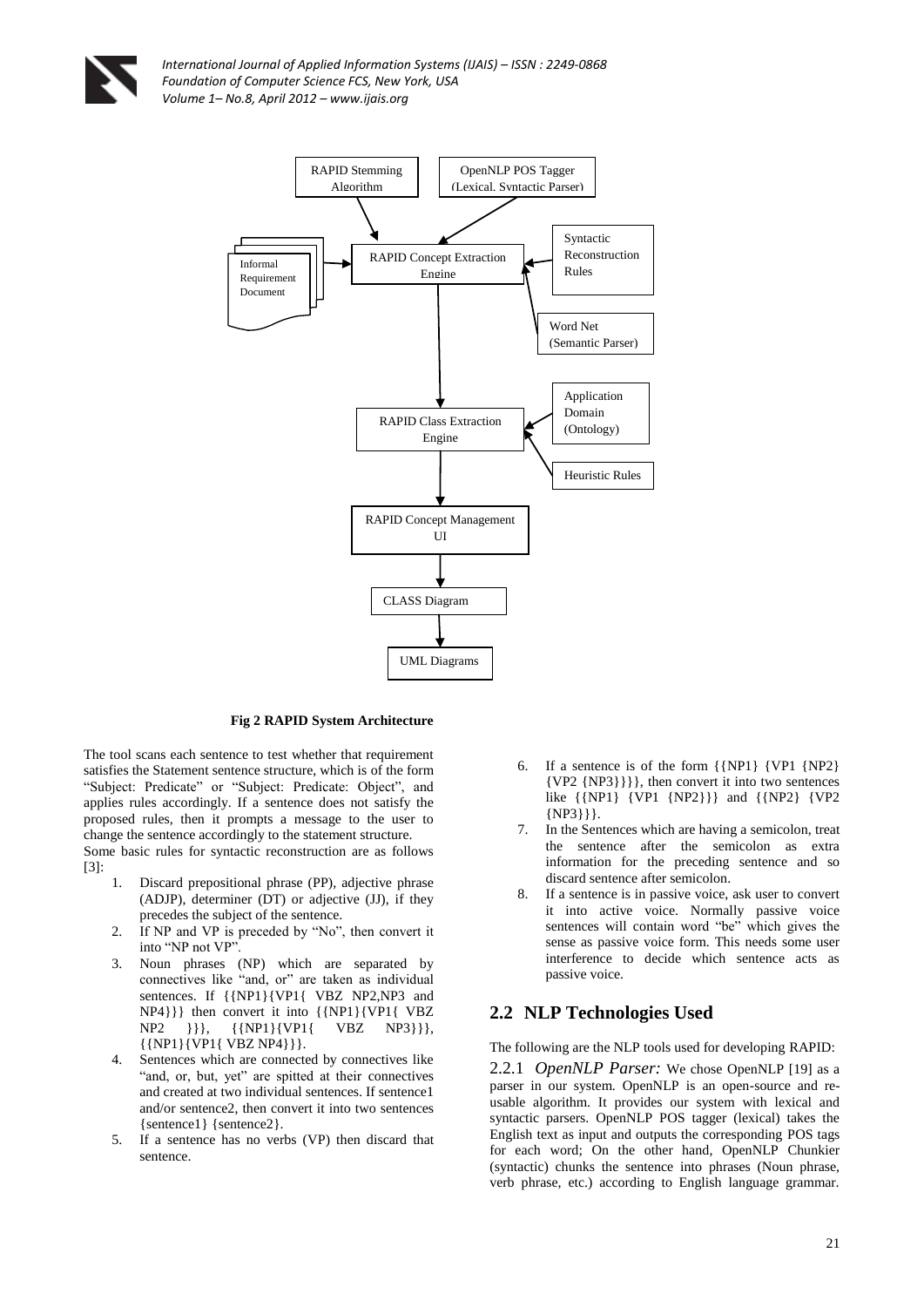

The high accuracy and speed in OpenNLP encouraged us to choose it rather than other existing parsers. OpenNLP uses lexical and syntactic annotations to denote to the part of speech of the terms; for example, NN denotes to Proper Noun, VB denotes to Verb, and NP denotes to Noun Phrase. OpenNLP parser supports our system with an efficient way to find the terms" part of speech (POS) which we need in order to accomplish the noun and verb analysis.

*2.2.2 RAPID Stemming Algorithm*: Stemming is a technique that abbreviates word by removing affixes and suffixes [14]. In RAPID system, it is very important to return words back to its base form; this will reduce the redundancy and increase the efficiency of the system. To perform the stemming, we implemented a new stemming algorithm using C#. Based on the stemming result, we find that our stemming algorithm is efficient and sufficient to be used in the morphological analysis of requirements in RAPID system. Our stemming algorithm is simple and re-usable.

2.2.3 *Word Net:* Word Net [15] is used to validate the semantic correctness of the sentences generated at the syntactic analysis. It also enables users to display all hyponyms for a selected noun. We used this feature to verify Generalization relationship where a noun phrase is supposed to be "a kind of" another noun phrase [5]. Word Net can used to find semantically similar terms, and for the acquisition of synonyms. We used synonyms to extract words which are semantically related to each other. We calculated the words frequency to keep the synonyms with high frequency in the document.

2.2.4 *Concepts Extraction Engine:* The aim of this module is to extract concepts according to the requirements document. This module uses OpenNLP parser in [11], RACE stemming algorithm, and Word Net in [13], to extract concepts related to the given requirements. We illustrate the algorithm of this module by the following steps [1]:

- **Step1:** Use the requirements document as input.
- **Step2:** Identify the stop words and save the result as {Stopwords\_Found} list.
- **Step3:** Calculate the total number of words in the documents without the stop words, the number of occurrences Ol of each word, and then calculate the

frequency  $\overline{F}$  of each word, as in

 $F = 01 / \sum$ 

- **Step4:** Use RACE stemming algorithm module to find the stemming for each word and save the result in a list.
- **Step5:** Use OpenNLP parser in [11] to parse the whole document (including the stop words)
- **Step6:** Use the parser output to extract Proper Nouns (NN), Noun phases (NP), verbs (VB). And save it in {Concepts-list} list.
- **Step7:** Use Step2 and Step 6 to extract: {Noun phrases (NP)} - {Stopwords\_Found} and save results to {Concepts-list}
- **Step8:** For each concept (CT) in {Concepts-list} if {synonyms list} contains a concept (CT2) which have a synonym (SM) which lexically equal to CT, then CT and CT2 concepts are semantically related to each other.
- **Step9:** For each concept (CT) in {Concepts-list} if {hypernyms\_list} contains a concept (CT2) which have a hyponyms (HM) which lexically equal to

CT, then CT2 "is a kind of"CT. Then save result as {Generalization-list}.

2.2.5 *Domain Ontology:* As mentioned early in this paper, domain ontology is used to improve the performance of concepts identification. We used the XML to build the ontology.

2.2.6 *Class Extraction Engine*: This module uses the output of "concept extraction engine" module and applies different heuristic rules to extract the class diagram; However, We use domain ontology in this module to refine the extracted class diagram. We can summarize the heuristic rules used as the following.

2.2.6.1 *Class Identification Rules [1]:* At the first step, concepts that extracted using the 'Concepts Extraction Engine" module will be used as the input and the following rules will be applied to extract classes [1].

- **C-Rule1:** If a concept is occurred only one time in the document and its frequency is less than 2 %, then ignore as class.
- **C-Rule2:** If a concept is related to the design elements then ignore as class. Examples: "application, system, data, computer, etc…"
- **C-Rule3:** If a concept is related to Location name, People name, then ignore as a class. Examples: "John, Ali, London, etc…"
- **C-Rule4:** If a concept is found in the high level of hyponyms tree, this indicates that the concept is general and can be replaced by a specific concept, then ignore as class. Examples: "user, object, etc."
- **C-Rule5:** If a concept is an attribute, then ignore as a class. Examples: "name, address, number"
- **C-Rule6:** If a concept does not satisfy any of the previous rules, then it's most likely a class.
- **C-Rule7:** If a concept is noun phrase (Noun+Noun), if the second noun is an attribute then the first Noun is a class. The second noun is an attribute of that class. Examples: "Customer Name" or "Book ISBN"
- **C-Rule8:** if the ontology (if-used) contains information about the concept such as relationships, attributes, then that concept is a class.

2.2.6.2 *Attribute Identification Rules [1]:* We use the following rules for attributes identification.

- **A-Rule1:** If a concept is noun phrase (Noun+Noun) including the underscore mark " " between the two nouns, then the first noun is a class and the second is an attribute of that class. Examples "customer\_name", "departure\_date".
- A-Rule2: If a concept can has one value, then it's an attribute. Examples:"name, date, ID, address". Based on A-Rule2, we collected and stored a predefined list including the most popular attributes to be used as a reference in RACE system.

#### *2.2.6.3 Relationship Identification Rules [1]:*

Using verb analysis as input, y we can apply the following rules:

 **R-Rule1:** using step10 in the concept extraction engine (section 4.4), all the elements in the {generalization-list} will be transferred as Generalization (IS-A) relationship.